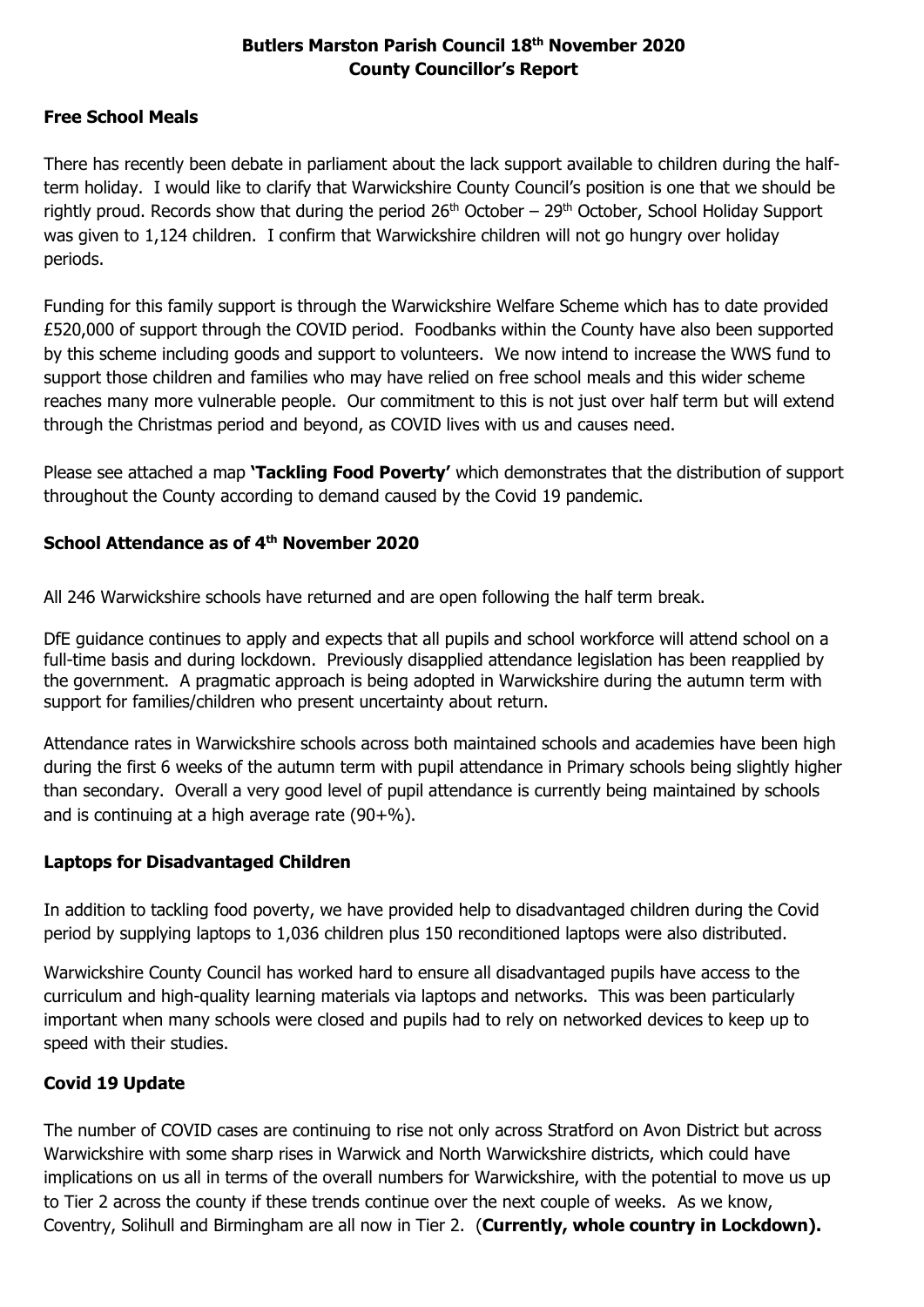The number of cases therefore reported across the county are now 5379 up from 4550 on 16<sup>th</sup> October – an increase of 829 cases over the previous seven days.

The situation regarding the 423 SWFT Hospital Beds has seen an increase of inpatients with 11 confirmed cases of COVID-19 and two patients in ICU.

The cumulative deaths across Stratford District has again sadly increased by one to 170 with the deaths in care home rising by one to 83 from a cumulative of 1231 'all cause deaths' in the district. The cumulative total of all COVID-19 deaths in Warwickshire has increased by two to 606 and over the same period there have been 4309 non COVID-19 related deaths in Warwickshire. Across the county there has been a total of 212 COVID-19 deaths in care homes settings (an increase of one in the last week) compared to 1399 'all cause deaths' in care homes over the same period.

There are 46% of SWFT hospital beds occupied by Non-COVID-19 patients, 3% occupied with confirmed COVID-19 patients and 20% beds occupied with suspected COVID-19 patients and a spare capacity of 31% beds.

The following link leads to a mapping service available on the government website

### **[https://coronavirus-staging.data.gov.uk/details/interactive-map](https://eur02.safelinks.protection.outlook.com/?url=https%3A%2F%2Fcoronavirus-staging.data.gov.uk%2Fdetails%2Finteractive-map&data=04%7C01%7Cchriswilliams%40warwickshire.gov.uk%7Cf56635b1c5c9494c266708d87a8e0283%7C88b0aa0659274bbba89389cc2713ac82%7C0%7C0%7C637394098645935292%7CUnknown%7CTWFpbGZsb3d8eyJWIjoiMC4wLjAwMDAiLCJQIjoiV2luMzIiLCJBTiI6Ik1haWwiLCJXVCI6Mn0%3D%7C1000&sdata=bua9GvyN48VRxpITar7rrPagBqgRMjSRT8d4FfjmqsI%3D&reserved=0)**

From a Stratford on Avon District perspective recently our rolling rating is based on around 123/100,000 – the county average is now 141/100,000 so let's keep focused in doing the right things to protect our communities' safety and avoid a local lockdown.

# **Cllr Chris Williams Member for Kineton and Red Horse Division 15.11.2020**

# **District Councillor's Report**

### **National Lockdown 2.0: Business Support Grants**

Stratford-on-Avon District Council will once again be administering the business support grants offered to local businesses that have to close during the second lockdown that started on Thursday 5 November.

Businesses that meet the criteria, which are required to close will now be able to receive grants worth up to £3,000 a month.

### **Eligibility**

To be eligible for the grant, the business would need to have been open as usual and providing inperson services to customers but has been required to close due to the second national lockdown.

#### **Payments**

Payments are triggered by the national decision to close businesses across the District and throughout England. Eligible businesses must have been closed for the entirety of the lockdown period.

More detailed guidance from the Government is needed before payments can be made, but businesses required to close due to the new national restrictions will be eligible for the following:

Businesses occupying a premises with a rateable value less than or equal to £15,000 may claim £1,334 per month or £667 per 2 week period of closure.

Businesses occupying a premises with a rateable value between £15,000 up to a value of £50,999 may claim £2,000 per month or £1,000 per 2 week period of closure.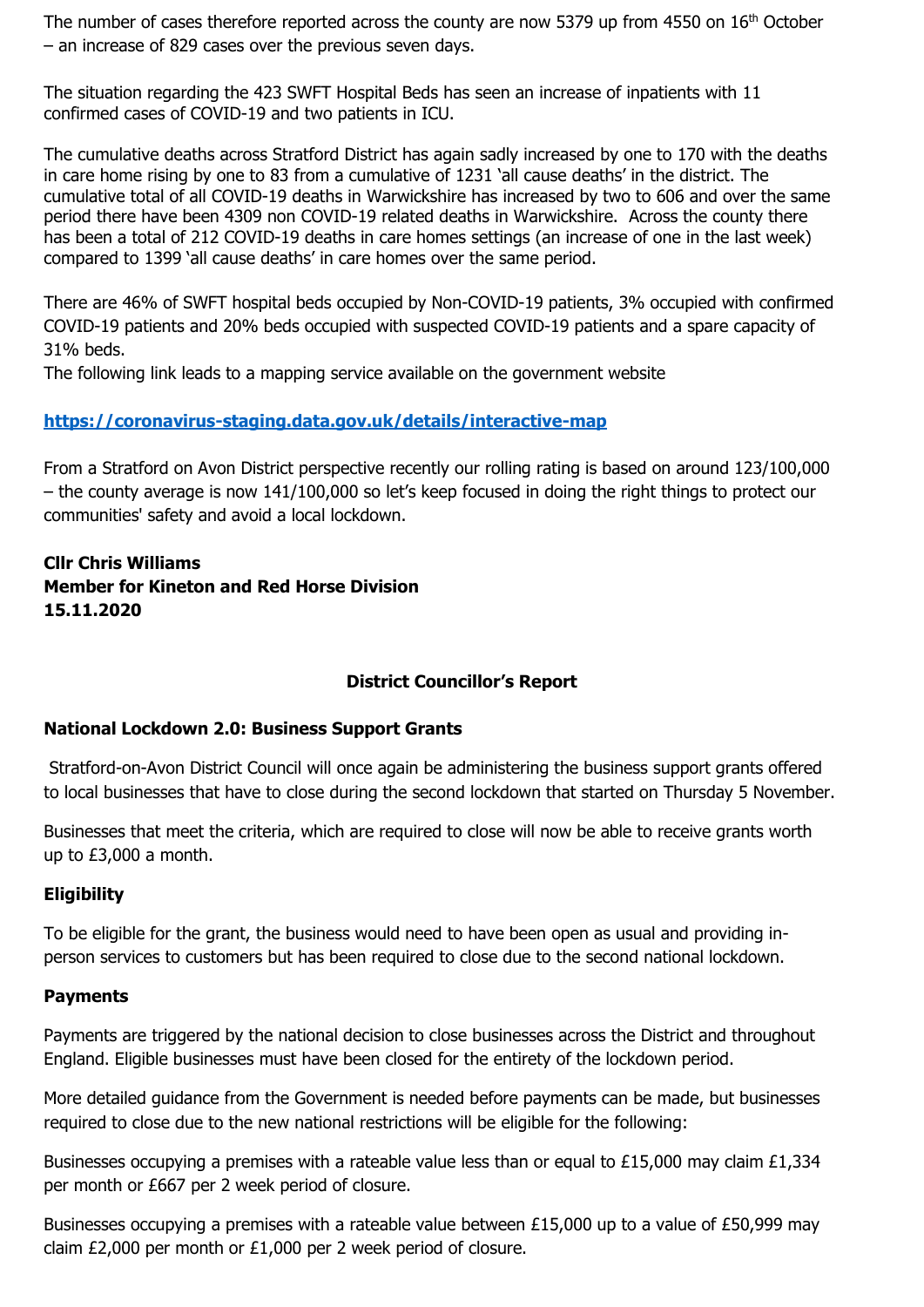Businesses occupying a premises with a rateable value of exactly £51,000 or above may claim £3,000 per month or £1,500 per 2 week period of closure.

As with other COVID-19 business grants, local grants to closed businesses will be treated as taxable income.

Eligible businesses will be able to apply online via the Stratford-on-Avon District Council's website, from next week: [www.stratford.gov.uk](https://sdcportal.stratford.gov.uk/coronavirus/,DanaInfo=www.stratford.gov.uk,SSL+local-restrictions-support-grant-national-lockdown.cfm)

## **The Leader takes a look at the economic impact of COVID-19 on the District**

During the Covid crisis it is clear that Government has been striving to strike a balance between restricting the spread of the virus and keeping the economy going – and balance is a key word when it comes to local matters.

Mind you, it is a slightly different balance. We have to remain optimistic that we will get through this, that we have a strong and resilient area and there are many good things happening in all areas of our community.

However, there is no shying away from the fact that the pandemic has had a seismic impact on our economy, and our district has been hit harder than most areas.

The number of people in the district who are claiming benefit has tripled since the outbreak, and  $-$  while there is a lag in the data – we think we are about to hit a surge in unemployment with the end of furlough.

And when you consider that a couple of months ago if you added together people on self-employed support scheme and those on furlough it equated to 43 per cent of our working population, which is a huge number.

As everyone knows we had an extremely low level of benefit claimant's pre-Covid, and finding people for available posts was the issue. How things can change.

We are believed to be the fourth worst impacted district in the country and that is down to the combination of being a major tourism and hospitality region – Stratford alone attracts around three million visitors a year – and the manufacturing we have on our patch.

We are concentrating on trying to position the economy for the future and ensuring we keep things on track which will benefit the area in medium term, as well as dealing with the day-to-day.

We have had, for example, a £1.5 million grant from the Coventry and Warwickshire LEP for the River Corridor Project. We have put £600,000 of section 106 money into that as well and it is now hitting the design stage. That will enhance the attractiveness of the town for visitors.

We are fortunate in having the Wellesbourne Campus of the University of Warwick which is being developed and has just attracted Lotus to the area, while the Quinton Rail Technology Centre is under new ownership and undertaking some very exciting work.

Like everyone, the council has taken a massive hit on income. We estimate that we will be 25 per cent down on income and it will be one hell of a challenge to balance the books.

It is a question of coping as best we can and I think next year will be a struggle, and I don't see a real recovery until 2022 continuing into 2023.

Across the board I think people have really pulled out all the stops. Businesses have had to be flexible, staff have gone the extra mile, and customers have been understanding.

And I would urge everyone to continue their fantastic support of local businesses – it's been tremendous so far and it will prove invaluable if it continues.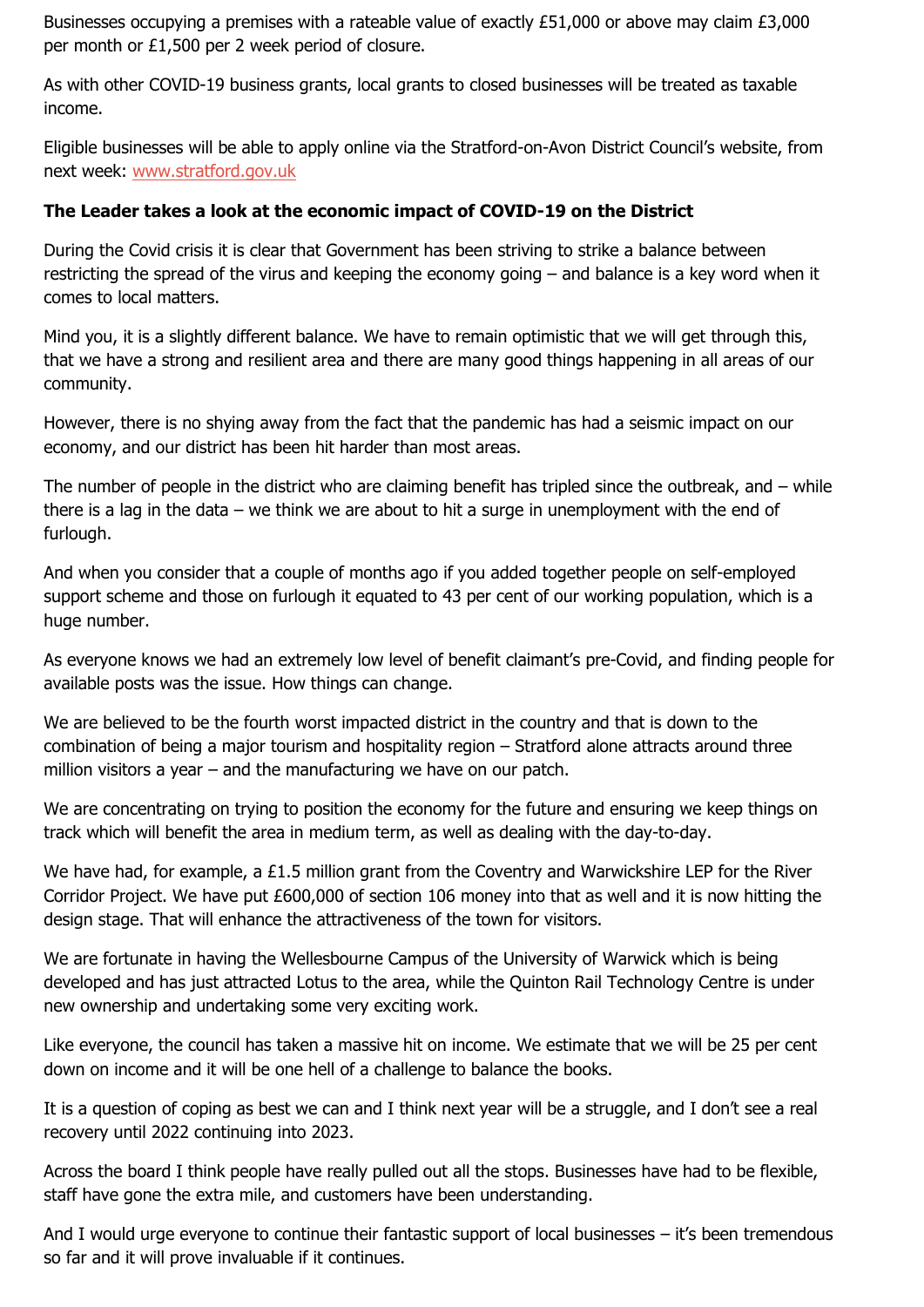As a council we swung into action very quickly indeed to ensure that grants were issued as quickly as possible to those who qualified – and the teams inside the council have been magnificent in ensuring the money reached people, and, having dealt with the early crisis, we are doing everything we can to put the district on the best footing going forward.

That early work was recognised by a string of messages from businesses who, quite frankly, might not have made it through the lockdown without the support.

Being a part of the Coventry and Warwickshire LEP is brilliant for us and it has more than proved its worth over these last eight months. The ability to talk to other authorities and the private sector and to ensure we have a coherent and joined up approach to recovery will prove to be invaluable.

Its Growth Hub, in particular, has been superb in terms of what it can offer and also the intelligence it has provided.

I think everyone recognises we are in this for the long haul and that there will be more bumps in the road, but I am confident that with the assets we have, the actions we have taken and the collective spirit that our residents and business have shown, that we will emerge in as strong a state as possible.

#### **Green Waste issue**

The green waste issue has been put back on the agenda. The charge for green waste was deferred due to the Covid crisis but will come into effect next May. The charge will be £40.00 although if signed up early, this will be reduced to £35.00.

### **Threat of Terrorism**

Assistant Commissioner Neil Basu, UK head of Counter Terrorism Policing announced:

The threat level from terrorism has changed from SUBSTANTIAL to SEVERE as a precautionary measure in response to the events in France and Austria. This threat level moving to SEVERE means it is highly likely that a terrorist attack could happen in the UK, but I want to stress that the change is not based on a specific threat.

"However I do urge the public to remain vigilant and to report any suspicious activity to police. Now, more than ever, we need communities to stand together and reject those who seek to sow division and hatred between us. We need communities and families to bring to our attention anyone they perceive may be vulnerable, a danger or escalating towards terrorism. Anyone with information is urged to contact police by calling 0800 789 321 or by visiting [www.gov.uk/ACT.](https://sdcportal.stratford.gov.uk/,DanaInfo=eur02.safelinks.protection.outlook.com,SSL+?url=http%3A%2F%2Fwww.gov.uk%2FACT&data=04%7C01%7CMarcus.O%27shea%40met.police.uk%7Cace29122476848e9c6d208d8801d42cc%7Cf3ee2a7e72354d28ab42617c4c17f0c1%7C0%7C0%7C637400210441154855%7CUnknown%7CTWFpbGZsb3d8eyJWIjoiMC4wLjAwMDAiLCJQIjoiV2luMzIiLCJBTiI6Ik1haWwiLCJXVCI6Mn0%3D%7C1000&sdata=eyx%2Br3BNyNvKmqcgUrXduKbRHEXhW1E%2B93ktP4FXIZQ%3D&reserved=0) In an emergency or if an incident is in progress always call 999.

"We have activated the established planning mechanisms across the police service, which will lead to enhanced protection and preparedness.

"Some of this will be visible and involve additional police officers being deployed to certain places and locations, which the public can expect to see over the coming days.

"We are also working closely with our local communities – businesses, faith groups and community groups across the UK to provide reassurance and seek their support and assistance in keeping the UK safe.

"As I have previously said, our efforts can only succeed where we have the support of the public – it is communities standing together that defeats terrorism."

### **Environmental Health**

The impact Covid-19 has been immense on the Food and Safety Team and food inspections have been secondary to Covid-19 compliance. 2.3 The merging of Environmental Health and Licensing Teams have enabled additional officers to be integrated into SDC Covid-19 response which has allowed time for food inspections to recommence, but this is at a slower volume than pre Covid-19. However, it's envisaged that 30 high priority food inspections will be completed by the end of the year. Inspections of these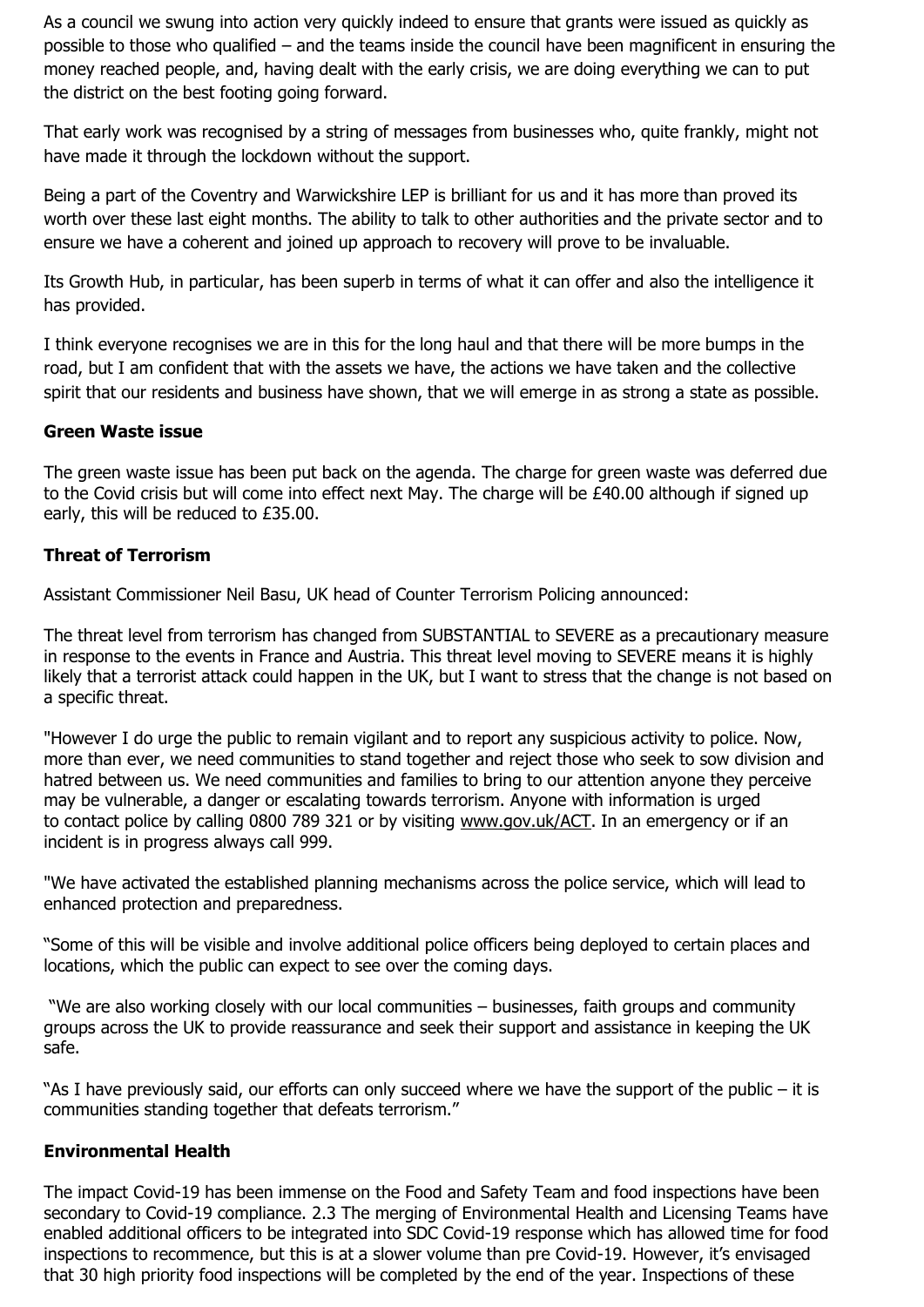businesses will be conducted once the Covid-19 restriction have been retracted. 2.5 185 food complaints have been received and investigated by the Food and Safety Team and three batches of milk samples have been conducted at dairies within the District. 3 Infectious Disease – Covid-19 3.1. The Covid-19 outbreak plan has been developed with the Warwickshire Health and Wellbeing Board and COVID-19 Health Protection Board. Environmental Health personnel from SDC will play a pivotal role in responding to the local outbreak plan especially in workplaces and working with our partners at Warwickshire County Council (WCC) and Public Health England (PHE) to reduce the spread of coronavirus.

## **NEWS RELEASE: FURTHER COVID-19 BUSINESS SUPPORT GRANTS ANNOUNCED FOR BUSINESSES ACROSS STRATFORD DISTRICT**

### **Further COVID-19 business support grants announced for businesses across Stratford District**

At the beginning of the second lockdown, Central Government announced a second wave of COVID-19 financial business support for eligible businesses.

Stratford-on Avon-District Council will again be administering the grants for businesses on behalf of Government across Stratford-on-Avon District, who are affected by the national lockdown restrictions.

#### **Eligible businesses, who pay business rate and have a non-domestic rates account, can now access the Local Restrictions Business Support Grant Scheme using the online application – [https://www.stratford.gov.uk/coronavirus/local-restrictions-support-grant-national](https://sdcportal.stratford.gov.uk/coronavirus/,DanaInfo=www.stratford.gov.uk,SSL+local-restrictions-support-grant-national-lockdown.cfm)[lockdown.cfm](https://sdcportal.stratford.gov.uk/coronavirus/,DanaInfo=www.stratford.gov.uk,SSL+local-restrictions-support-grant-national-lockdown.cfm)**

Grants will be processed as quickly as possible with business owners asked to ensure all supporting documents are included with any application.

Government has recommended that the grant funding is used to support those in the non-essential retail, hospitality, leisure and accommodation sectors.

These grants are available for businesses closed in line with national lockdown until 2 December.

For those businesses not eligible for this grant a further discretionary scheme is currently been worked up and will be available shortly.

# **NEWS RELEASE: WARNING: SCAM EMAIL CLAIMING TO REFUND COUNCIL TAX**

# **Warning: Scam email claiming to refund council tax**

Officials from Stratford-on-Avon District are warning residents to be on their guard, following reports of an email scam offering a council tax refund.

The emails appear to have been sent from Stratford-on-Avon District Council, but in fact are a scam, designed to obtain people's personal data and bank details.

### **How to avoid scams**

**Stop:** Take a moment to stop and think before parting with your money or information could keep you safe.

**Challenge**: Could it be fake? It's okay to reject, refuse or ignore any requests. Only criminals will try to rush or panic you.

**Protect:** Contact your bank immediately if you think you have fallen for a scam and report it to Action Fraud.

Advice on how to protect yourself from fraud can be found at Take Five – a national campaign offering advice that helps prevent fraud: [https://takefive-stopfraud.org.uk/](https://sdcportal.stratford.gov.uk/,DanaInfo=takefive-stopfraud.org.uk,SSL+)

The District Council has no legal power to suspend the collection of council tax and must collect council tax, unless or until Central Government change this. We do completely understand the pressure many households may find themselves under but there are options available to help individual households. Additional support may be available for families, already in receipt of council tax support and experiencing financial difficulties, depending on their individual circumstances.

Also most residents pay their council tax over 10 months but they are entitled to extend their council tax instalments from 10 to 12 months, reducing the monthly payments by paying over a longer period for no extra charge or by taking their two-month council tax 'holiday' now instead of in February and March next year.

#### **If you do need assistance with your council tax payments please call the District Council on 01789 267575.**